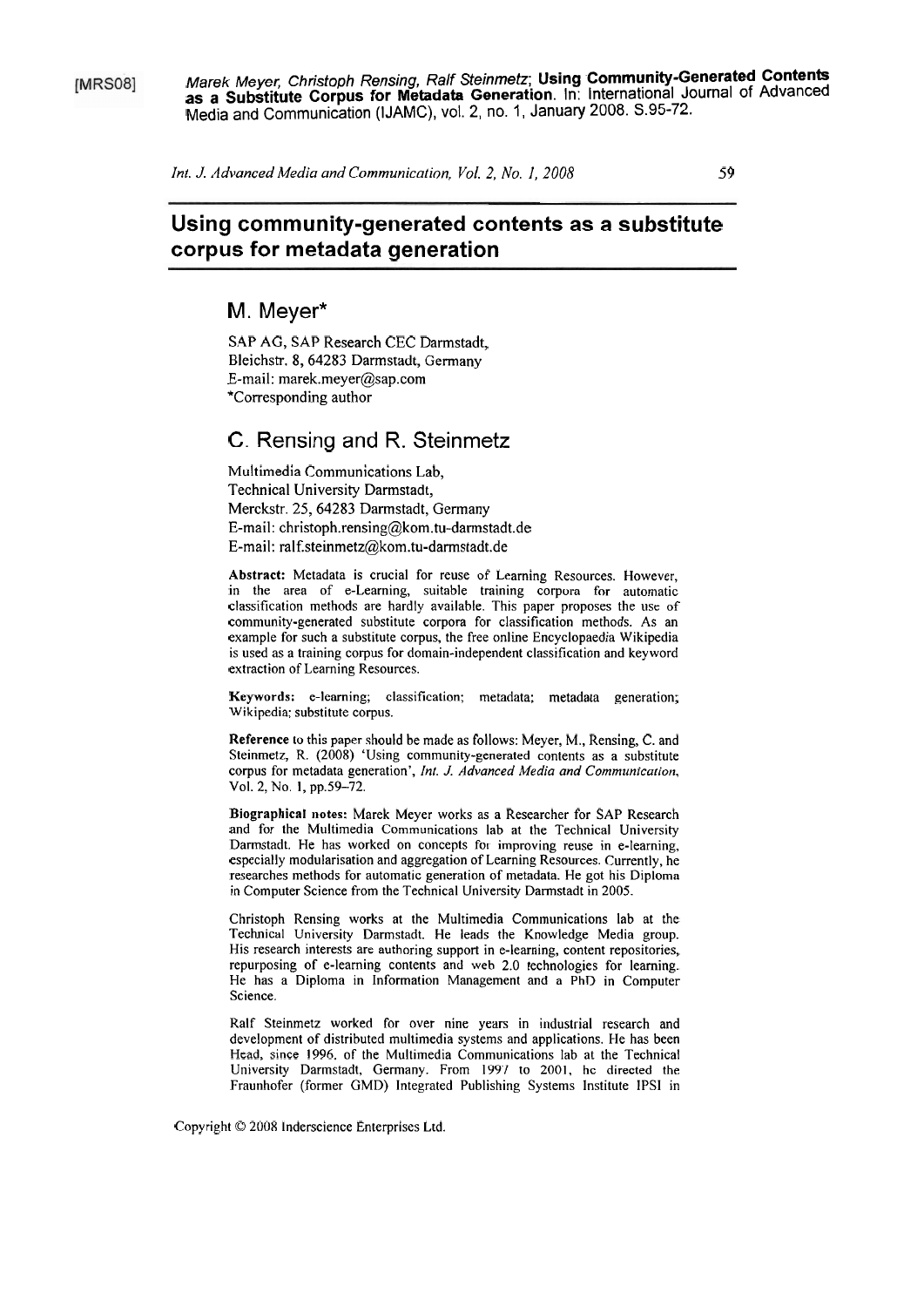Darmstadt. In 1999, he founded the Hessian Telemedia Technology Competence Center (httc e.V.). His thematic focus in research and teaching is on multimedia comrnunications with his vision of real 'seamless multimedia communications'. With over 200 refereed publications, he has become ICCC Governor in 1999, was awarded the ranking of Fellow of both, the IEEE in 1999 and the ACM in 2002.

# **1 Introduction**

 $E$ -learning  $-$  enhancing learning by usage of computers  $-$  has become more and more successful over the last years. However, the production of high-quality digital materials, which are called Leaming Resources throughout this paper, is still very expensive. Therefore, one of the key factors to the success of e-leaming is re-use of Leaming Resources, as multiple usage leads to more efficiency. If a teacher wants to re-use a Learning Resource, which has been produced by another person, he has to find and obtain it first. For this purpose, Leaming Object Repositories (LORs) have been built. These LORs contain several Leaming Resources of different authors. Each Learning Resource is described by a metadata record that contains the most relevant information about the Learning Resource. The better the metadata describes the Leaming Resource, the better it can be found. Thus, metadata quality has a high impact on findability.

Unfortunately, creation of good metadata is ofien neglected by authors of Leaming Resources. A manual creation and maintenance of a catalogue by librarians is not feasible because of the large number of Leaming Resources in today's LORs. This is where metadata generation and metadata extraction enter the Stage (Bergstraesser, 2005). Metadata can be created by several analysis methods that consider the contents of a Leaming Resource. Especially the generation of topic-related metadata, such as keywords and categories, is important, because most Users search for Leaming Resources by topic.

Ideally, keywords are not only some words that are somehow related to the contents, but represent concepts, which are covered by a Learning Resource. This requires an ontology that contains all possible concepts. As Leaming Resources in a repository are typically located in very different knowledge domains, a really comprehensive world ontology is needed. An ontology or taxonomy is also used for classification. In some repositories, classification is restricted to exactly one class per Leaming Resource; other repositories allow multiple classifications.

This paper analyses existing approaches for domain-independent keyword extraction and classification in e-learning and proposes the use of community-generated substitute Corpora as a new approach. The method described in this paper is based on the free encyclopaedia Wikipedia, which meanwhile contains more than **1** million articles on a multitude of topics. Wikipedia is probably the most complete, freely accessible and structured collection of world knowledge in the intemet.

Three hypotheses are formulated in this paper as a foundation for the approach. Starting fiom the assumption that a Wikipedia article on a particular topic has a certain similarity to Leaming Resources on the Same topic, we introduce a practical implementation approach and present first results. The approach is based on standard machine-learning methods, but with a novel data source.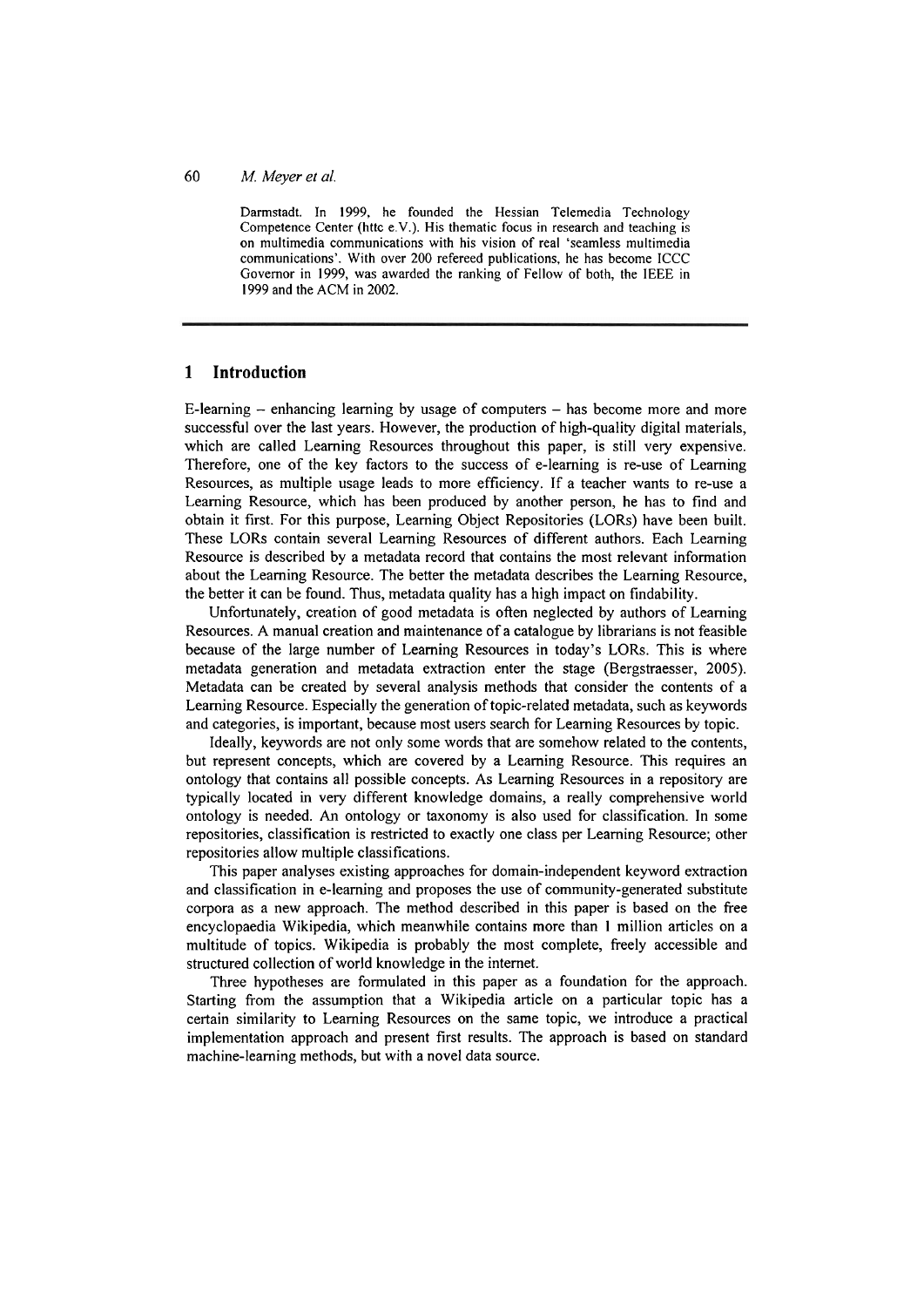This paper is structured as follows: First some related work regarding metadata extraction is discussed in Section 2. Community-generated contents are addressed in Section **3.** In Section 4, a new approach for topic detection based on Wikipedia is introduced. Section 5 gives an overview on the characteristics of the Wikipedia collection, discusses performance issues and presents a practical approach for a frst implementation. Classification results of that implementation are presented and discussed in Section *6.* 

## **2 Metadata generation**

Metadata generation is a field of research that has been heavily worked on in the recent years. There are many approaches for metadata generation for documents, in general (Noufal, 2005), and for Leaming Resources, in particular (Bergstraesser, 2005). Metadata generation methods can be classified by the type of metadata to generate, by the sources that are used, by the required prerequisites and the applied methods.

Possible target metadata types are, for example, content-related metadata (such as title, keywords and categories), process-related metadata (author, creation date, version) or didactical metadata (learning objective, target group, difficulty, activity level). Sources for metadata generation strongly depend on the target metadata types. Content-related metadata requires analysing the contents of a document, whereas process metadata, such as author and creation date, can be obtained from the authoring environment (Hoermann et al., 2005). In the following, existing methods for content-related metadata extraction will be discussed.

Content-related metadata is the most important type of metadata for retrieval of documents and especially Learning Resources. Users search more often by words that describe the desired contents than, e.g., by a creation date or author name. Common content-related metadata fields are title, keywords, classification and an abstract or brief description. Using these fields is usually more efficient than using full text search and produces more relevant search results. The discussion of content-related methods will focus on keywords and classification. Keywords are terms that give a hint on the topics that are covered by a document; these keywords can be any words without restrictions. Classification, in contrast, is restricted to a fixed taxonomy or ontology, from which concepts can be taken to describe the contents of a document. Hence, the methods for generation of keywords and classification information also differ: for classification a mapping to known terms is required, whereas arbitrary words may be produced as keywords.

Classification problems are addressed by classification and clustering methods. Classification here means again that a document is assigned to one or multiple predefined classes. Clustering algorithms build new classes based on the similarity of documents.

Classification methods are a traditional focus of machine-leaming technologies. If a large enough set of classified examples  $-$  also called corpus  $-$  is available, it can be used for training a System to automatically assign new documents to the existing classes. Examples for such systems are artificial neural networks, Support Vector Machines (SVMs) and the nearest neighbour algorithm. These methods are also called supervised leaming, because desired outputs are known in the training phase. Another approach for classification of documents is rule-based systems, such as the ontology-based metadata generation described in Stuckenschmidt and van Harmelen (2001).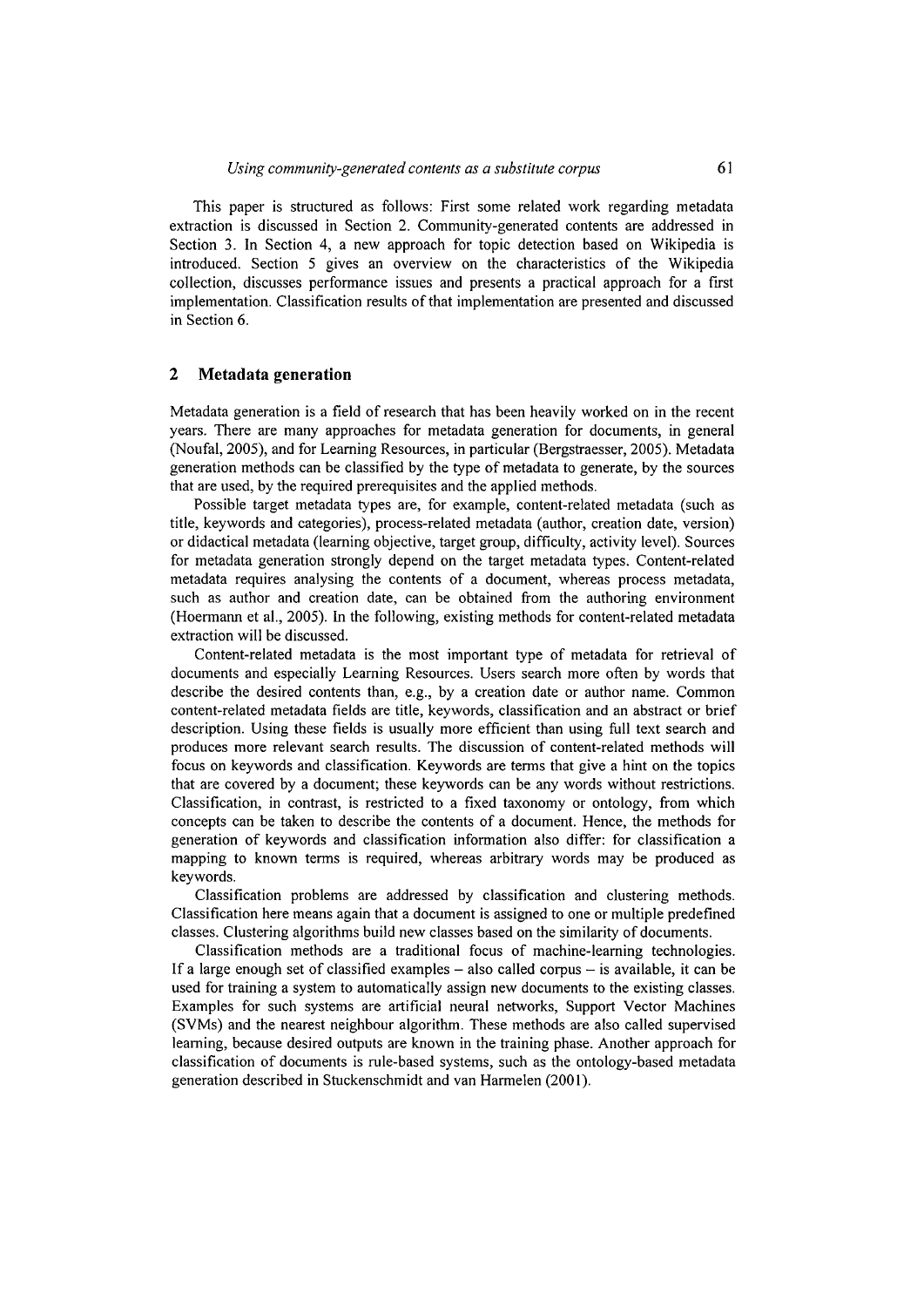The unsupervised equivalent to classification is clustering. Clustering algorithms calculate a distance between documents and build groups of documents, which are near to each other or have common attributes. A common clustering method is the K-means algorithm. **A** method for clustering newspapers is presented in Newman et al. (2006). **A** set of 400 clusters is calculated based on the CO-occurrence of entities, such as persons, organisations and places. Each of these clusters represents a hot topic that has been extensively discussed in the media.

Latent Semantic Indexing (LSI) is a probabilistic method, which is similar to clustering. The term-document matrix of a set of documents is transformed into a low-rank approximation by merging terms to concepts. This transformation can be used to calculate the covered concepts of a document. However, the concepts produced by LSI do not necessarily have a real meaning. Therefore, LSI is not suited for generating human-interpretable classes or keywords (Newman et al., 2006). Similar to LSI is the Random Indexing method, which lowers rank by using random dimensions (Sahlgren, 2005). Random Indexing provides comparable results to LSI, but avoids the complex calculation of term co-occurrences.

Some approaches for classification of documents have been presented above - methods for keyword extraction will follow. Keyword extraction methods can be classified by their coverage: Domain-dependent methods are limited to a particular knowledge domain but usually provide better results. Domain-independent keyword extraction methods can be applied universally, but are less precise. Domain-dependent methods are based on a domain model, which contains relevant terms for the particular domain. Documents are searched for these terms for determining keywords. Kruschwitz (200 1) demonstrates how to build a domain model out of existing documents. Matsuo and Ishizuka have introduced a domain-independent method for extracting keywords from a single document without having a large corpus of documents (Matsuo and Ishizuka, 2004). This approach is based on the specific distributional characteristic of terms.

Another technology for extracting keywords from web pages is to exploit the structure of a document (Kruschwitz, 2001). Opposing the approaches above, Kruschwitz uses only those terms as keywords, which appear in at least two different contexts within a document; the considered contexts are meta information, document headings, document title and emphasised parts of a document.

To summarise this section, usefil metadata generation methods exist for classification if a large corpus of documents is available for training. In the area of keyword extraction, some domain-independent approaches exist, but most of them also depend on a training corpus of exemplary documents. Only the method of Matsuo and Ishizuka works domain-independently on a single document. Some statistical methods can also be applied for keyword extraction in a domain-dependent case.

# **3 Community-generated contents**

**A** lot of regional and global communities have emerged since the invention of the intemet and the World Wide Web. in the early times of the intemet, communities were rather small and passive. There were only few people using the intemet, online time was expensive and participating by producing own contents, such as static HTML pages, was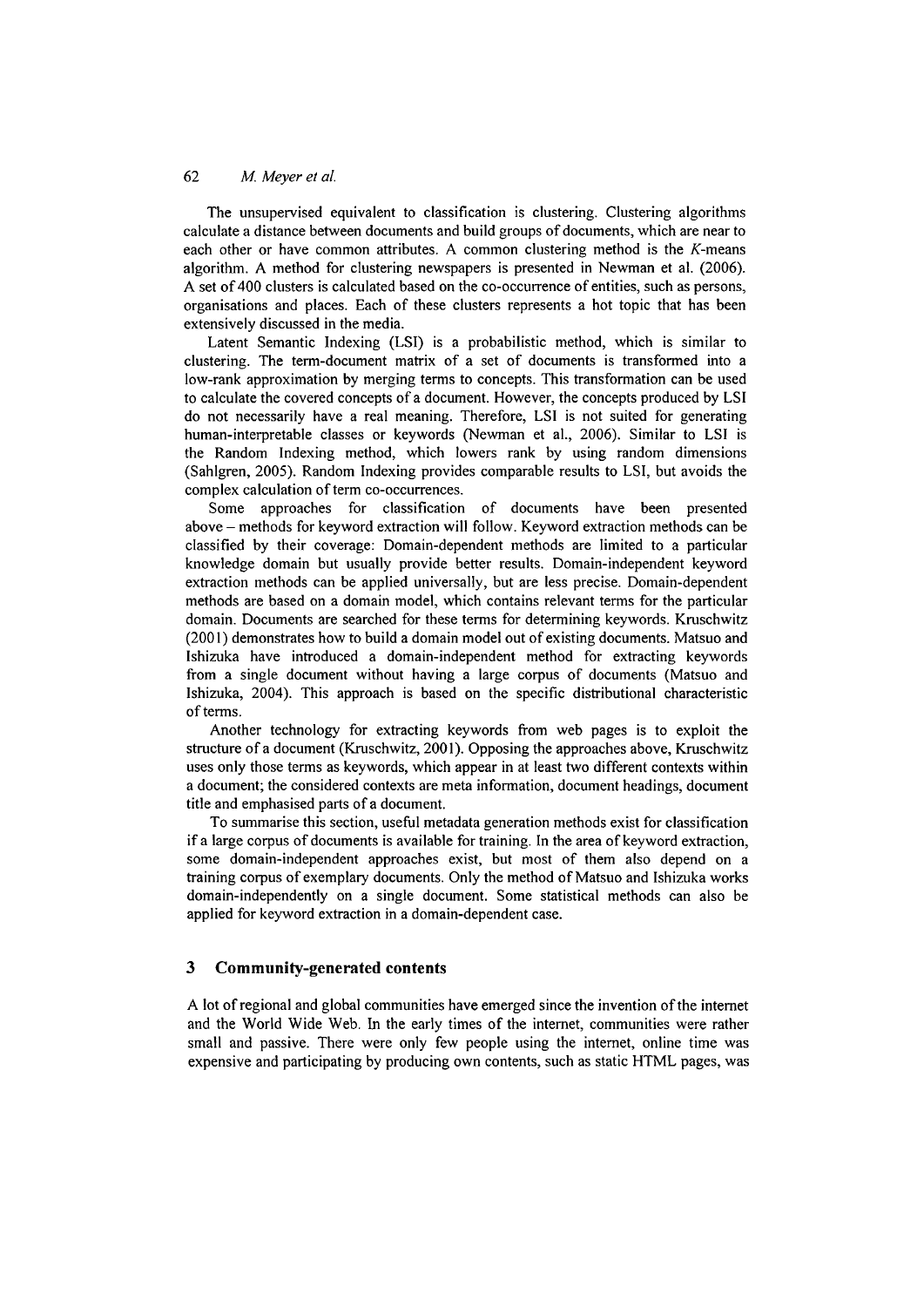difficult. Users mainly consumed contents that were produced by professional content authors.

Over the years, the World Wide Web and its users have evolved in several aspects. The number of users has grown significantly; in many regions of the world, a majority of the population has access to the intemet. Broadband connections are available at low costs. The creation of contents has also become much easier. First, there were local tools for creating HTML pages. Aftenvards, new kinds of internet applications appeared that enabled users to enter contents without caring about details of HTML or other content formats. It started with guest books and forums and continued with consumer reviews about products, Wikis, Blogs and collaborative tagging. Passive consuming users have tumed into active amateur authors. O'Reilly (2005) has coined the term 'Web 2.0' for these new applications.

Today, a large number of online communities exist that create their own contents without being professional authors or having a commercial interest. Such communities need a critical mass to create and maintain the contents. The size of the critical mass depends on a community's goals. The larger a community becomes, the larger the contents may grow. Most communities are Open: anybody may participate by contributing and using the contents.

One successful community project is Wikipedia (2006a). The goal of the Wikipedia community is to create a free online encyclopaedia. It is based on Wiki software. Anybody may contribute to the project by writing, updating and extending articles. The encyclopaedia is fiee to use for everybody. Wikipedia has meanwhile reached the size of commercial encyclopaedias and become one of the most frequently visited websites in the world.

# **4 Using Wikipedia as a substitute corpus**

As the previous section has shown, classification of Leaming Resources based on topics requires two prerequisites: predefined topic classes and a training corpus, which contains several examples per class. There are good exemplary corpora for newspapers for web pages, e.g., the Reuters corpora for news or the TREC corpora for web pages (Lewis et al., 2005; Commonwealth Scientific and Industrial Research Organization, 2006). For e-leaming repositories, however, there is no suitable corpus yet. One major problem of current e-leaming repositories is that they contain too few Learning Resources. Combined with the fact that Leaming Resources are not restricted to a certain knowledge domain, but may Cover any topic, there is only little hope that a suitable Leaming Resource corpus for automated topic classification will be available in the near future.

Therefore, a new approach is proposed by this paper. Instead of a real corpus of Learning Resources, a substitute corpus shall be used, whose entities bear enough resemblance to Leaming Resources. As described above, the lack of an extensive training corpus prevents effective classification of Learning Resources. But several community projects exist, which generate huge amounts of explicit knowledge. If a data source can be found, whose entities are similar enough to Learning Resources regarding a set of relevant attributes, this data source could be used as a substitute corpus for classification methods.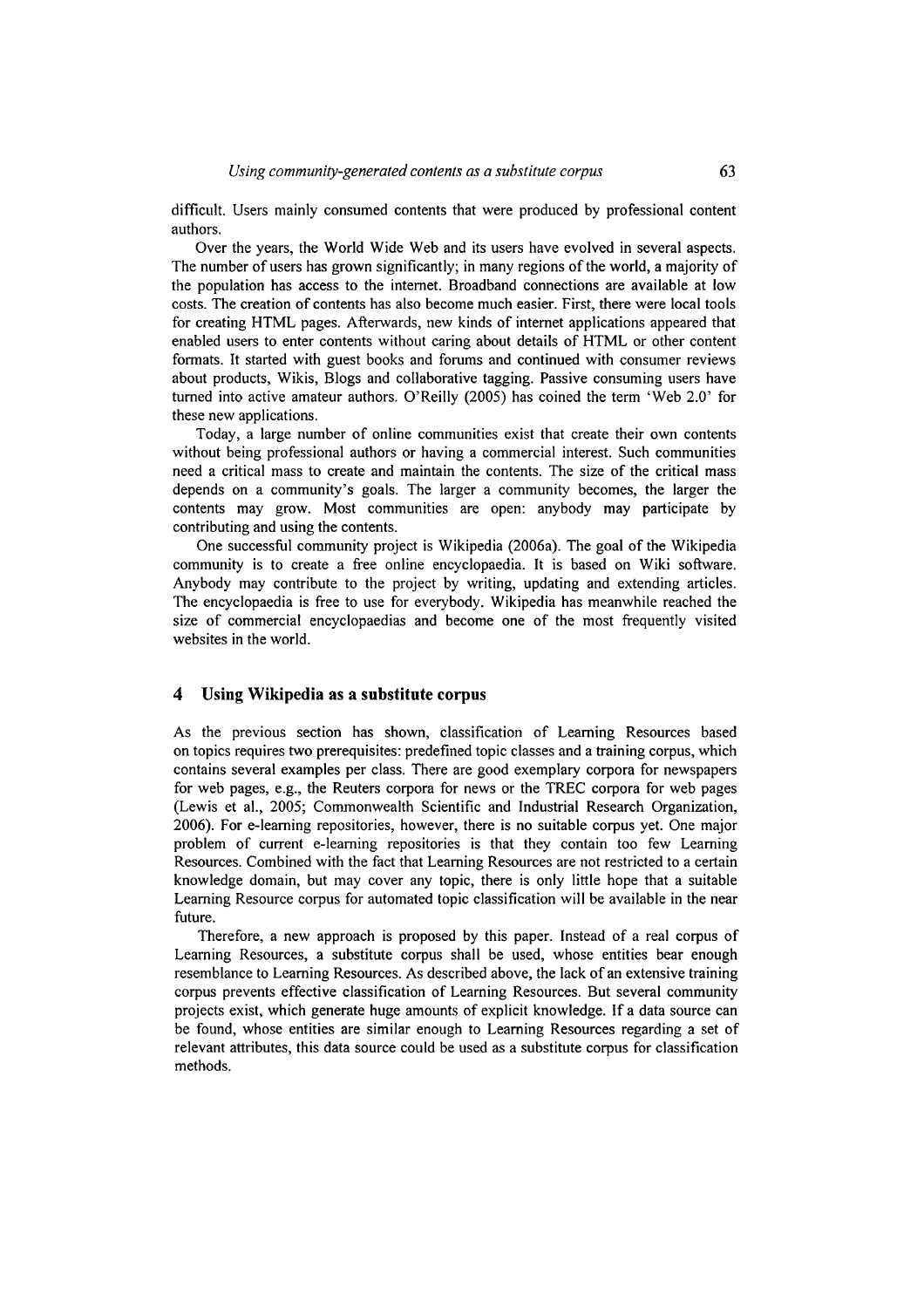The fiee encyclopaedia Wikipedia (2006a) is suggested as such a substitute corpus. Wikipedia is a free, web-based encyclopaedia, which is written and updated by a large community of volunteers. This large community ensures that all topics that seem relevant to anyone already are or probably will be described by a Wikipedia article. Wikipedia is also available in several languages, is continually updated and still grows over time. By April 2006, the English Wikipedia database contained more than one million articles. But Wikipedia is not just a collection of articles: it also provides a classification system: Each article may be assigned to one or more hierarchically organised categories.

The important research question is: 1s Wikipedia suitable as a substitute corpus for Leaming Resources? This paper addresses this question and works towards an answer. The underlying general hypothesis is:

Hypothesis 1 *(General Wikipedia Hypothesis): Learning Resources und articles of the Wikipedia encyclopaedia both are knowledge transfer texts. As such, they bear a*  resemblance. If a Learning Resource and a Wikipedia article cover the same topic,  $a$  similarity between them can be measured.

If this similarity between Learning Resources exists, it should be exploitable by Information Retrieval methods. Therefore, statistical similarity measurements (e.g., a distance function in a docurnent vector space) are used as a basis to formulate a more specific hypothesis.

Hypothesis **2** *(Specrfic Wikipedia Hypothesis): Whenever a Learning Resource is statistically similar to a particular Wikipedia article, there is also a similarity in the covered topics.* If *the statistical similarity exceeds a certain threshold, the Learning Resource covers the same or a closely related topic as rhe article.* 

Hypothesis 2 raises some additional questions. First of all, which statistical methods are suitable to deduce topic similarity from statistical similarity? Second, which minimal threshold value assures a sufficient accurate classification? And finally, the choice of topics and a definition of topic matching have to be defined.

Furthermore, there are large Leaming Resources that cover multiple topics. For classification of these Leaming Resources, an additional definition of subtopics is helpful. For this purpose, each contiguous extract of a Leaming Resource is regarded as a Leaming Resource fragment.

Hypothesis *3 (Fragment Hypothesis): Hypothesis 2 also applies accordingly to Learning Resource fragments. Whenever a topic has been determined as topic of a*  Learning Resource fragment, it is also considered to be a subtopic of the embracing *Learning Resource.* 

If these hypotheses are true, they can serve as a foundation of using the Wikipedia as a substitute corpus for Leaming Resource classification. Two basic classification approaches based on Wikipedia articles are thinkable: Coarse classification using Wikipedia categories as classes or fine-grained classification by regarding each  $article - and thereby each individual topic - as one class. The second approach, regarding$ each article as a class, takes into account that each article addresses exactly one well-defined and disambiguated topic; the article title is suited for naming the class.

Keyword generation is a further application of Wikipedia-based topic determination. Keywords for a Leaming Resource should be a very brief description of the contents. If matching topics are determined for all relevant fiagments of a Leaming Resource, the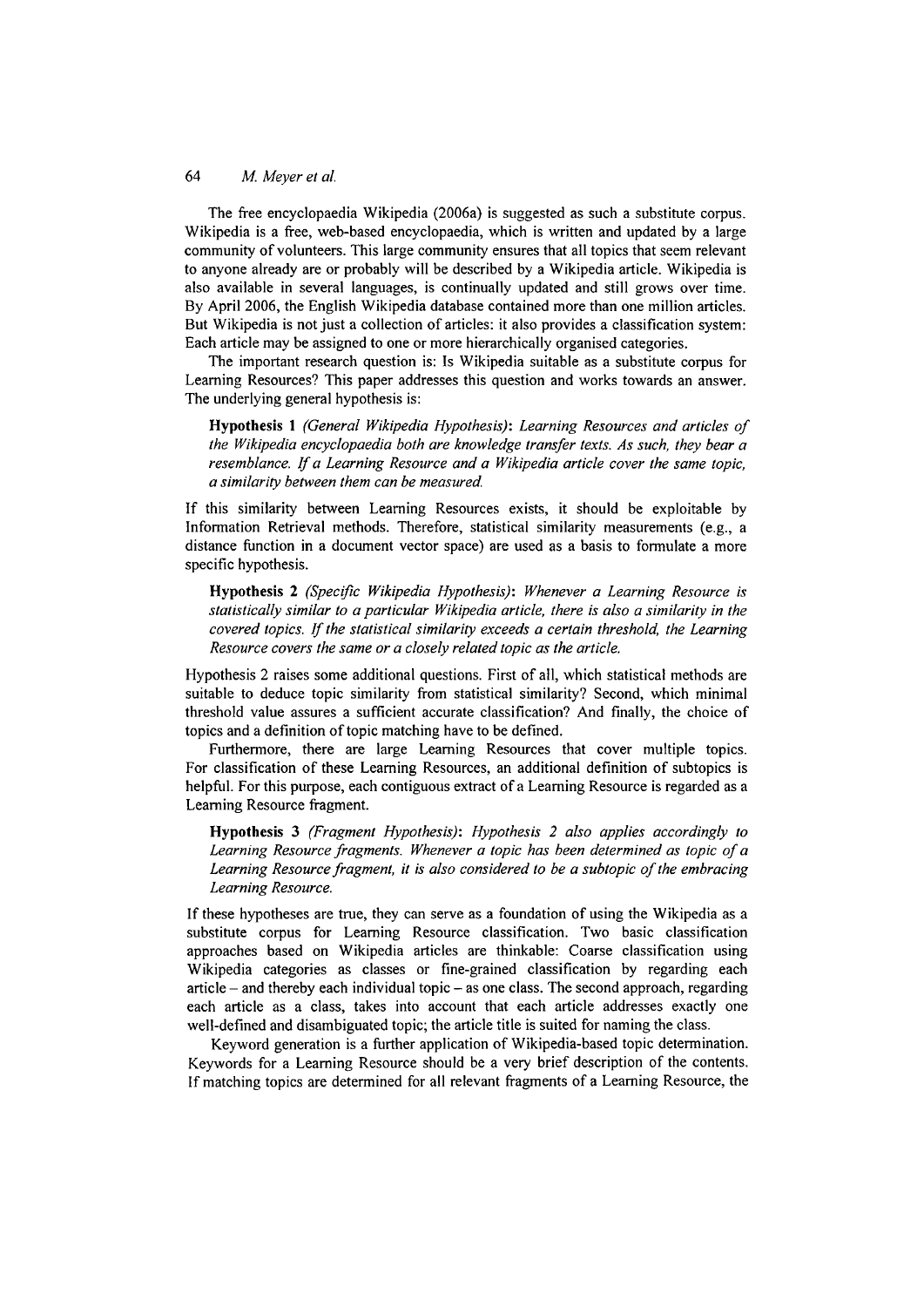resulting topics and subtopics are very well suited as keywords. In contrast to most other methods, this approach does not depend on usefül headlines or particular structures.

# **5 Proof-of-concept implementation**

For testing the hypotheses, a first implementation of the approach has been realised. Main goal of the implementation is to prove Hypothesis 1 and identify critical factors for proving Hypotheses 2 and 3. Hypothesis 1 expresses that having a Learning Resource and a Wikipedia article about the same topic implicates a similarity of the two documents. That means that there is a co-occurrence of topic similarity and document similarity. The hypothesis though does not specify the way similarity is measured. In Information Retrieval, a common method for determining the similarity of texts is to compare them in a Vector Space Model (VSM) (Salton et al., 1975). Hence, this method is also applied for the first proof-of-concept implementation. For proving the frst hypothesis, it is not necessary to identify the method that calculates similarity best; a method that provides a good similarity function is sufficient.

For a first test, a Learning Resource on the topic 'Network Calculus' is used. There is also a Wikipedia article available on that topic. To determine if there is a significant similarity between both documents, the Learning Resource is compared with all existing Wikipedia articles (cf. Figure 1). Hypothesis 1 can be assumed true if the similarity of the Leaming Resource to the 'Network Calculus' article is significantly higher than the average similarity values. For proving Hypothesis 2, the 'Network Calculus' article would be required to be the best-matching article.



**Figure 1** Basic approach for finding similar Wikipedia articles

As the Wikipedia-based topic detection approach is targeted not only for background tasks in repositories, but also for interactive classification and metadata generation applications, the implementation should be designed with regard to the run-time performance on workstations.

#### *5.1 Analysis of Wikipedia*

Before starting the design process, some characteristics of the Wikipedia encyclopaedia have been analysed. Up-to-date statistics on the size and usage of Wikipedia in different languages can be found online (Wikipedia, 2006b). This paper focuses mainly on the English version, and as comparison also on the German one. As of June 2006, the English Wikipedia contains about 1,300,000 articles; for the German Wikipedia version, 435,000 are listed. Most of these articles contain at least 200 visible characters.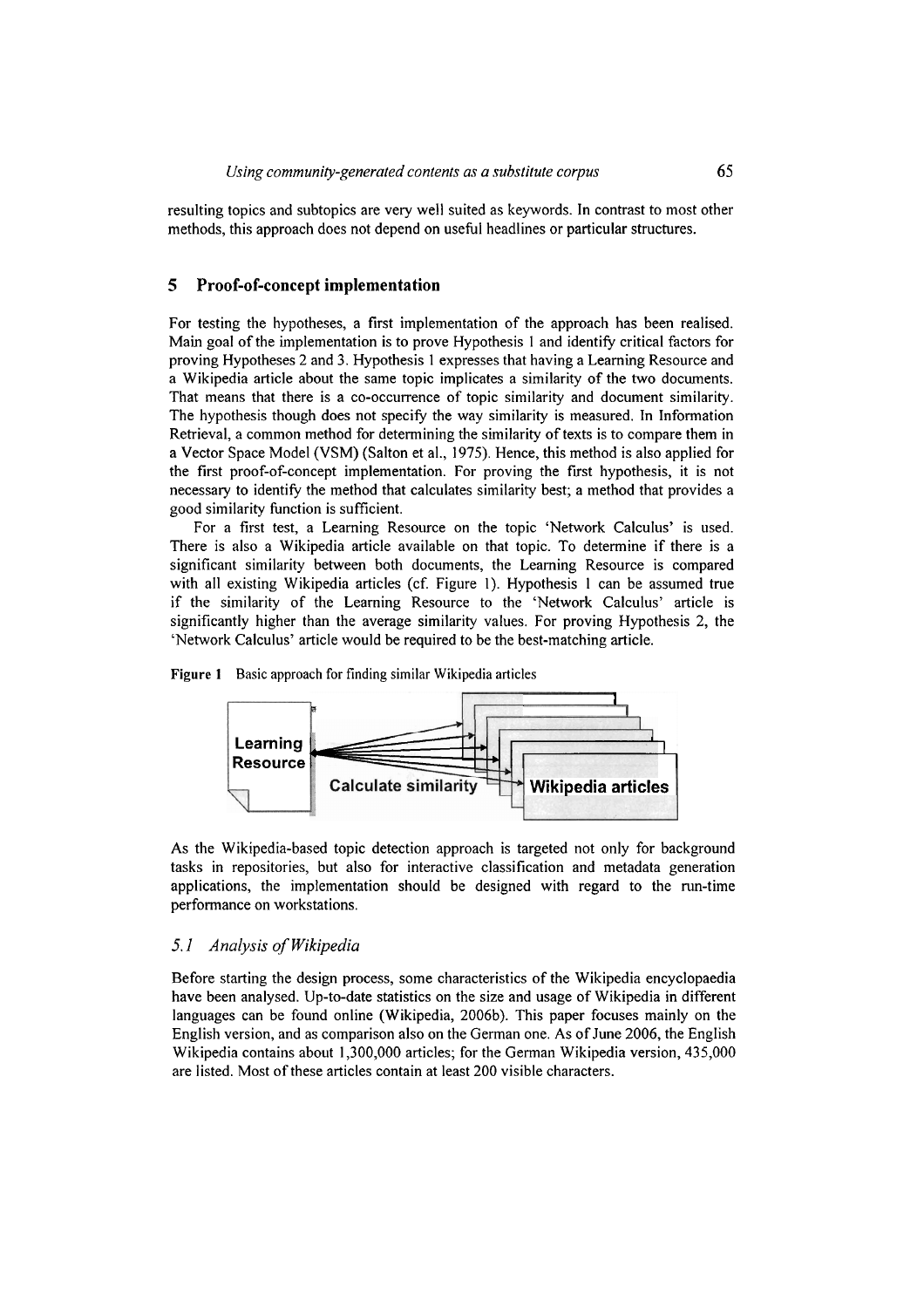For further analysis and an implementation, the provided complete database dumps have been downloaded. For the English version, the database dump fiom **20** April, **2006** is used. The German database dump dates fiom the 4 June. Once the database dumps are unzipped into plain XML files, they consume several Gigabytes of disk space (see Table 1). The dumps contain pages, which do not represent articles, but special pages, images pages or redirects  $-$  these pages are not regarded as articles throughout this paper.

Table 1 Statistics on Wikipedia

|                                | English  | German   |
|--------------------------------|----------|----------|
| Number of articles             | 1.3 M    | 435 K    |
| Articles > 200 char.           | 1.2 M    | 422 K    |
| Average article size (bytes)   | 3133     | 3498     |
| Size of database dump (zipped) | $1.2$ GB | 524 MB   |
| Size of database dump (plain)  | 5.2 GB   | $2.0$ GB |

Important for processing text documents in the VSM are terms. We consider only one-word terms; common sternrning algorithms are used to map words to their basic word stem. We have counted the document frequency for each occurring term. The document frequency indicates in how many different articles a term occurs. Table **2** presents the number of terms that fall into different ranges of document frequencies for the English (EN) and German (DE) version of Wikipedia. In sum, there are over **3** million different terms in the English Wikipedia. But more than half of the terms occur in only one article. On closer examination, most of these terms seem to be words from different languages, fantasy words or unfamiliar names. All terms that occur in at most two documents form two-thirds of the whole vocabulary.

| Document frequencies | Terms (EN) | Terms (DE)     |
|----------------------|------------|----------------|
|                      | 1,898,542  | 1,598,058      |
| 2                    | 518,047    | 360,442        |
| 3                    | 223,730    | 163,643        |
| $4 - 5$              | 204.943    | 160,157        |
| $6 - 10$             | 186,834    | 156,739        |
| $11 - 20$            | 116,379    | 102,823        |
| $21 - 30$            | 45,387     | 40,750         |
| $31 - 50$            | 40,761     | 37,304         |
| $51 - 100$           | 34,540     | 32,356         |
| $101 - 1000$         | 43,495     | 39,514         |
| 1001-10,000          | 9,668      | 7085           |
| 10,001-100,000       | 2,421      | 1041           |
| 100,001-200,000      | 140        | 47             |
| 200,001-300,000      | 20         | 16             |
| 300,001-400,000      | 5          | 80             |
| $400,001 - \infty$   | 7          | $\overline{2}$ |
| Σ                    | 3,324,919  | 2,699,985      |

Table 2 Number of terms per range of document frequencies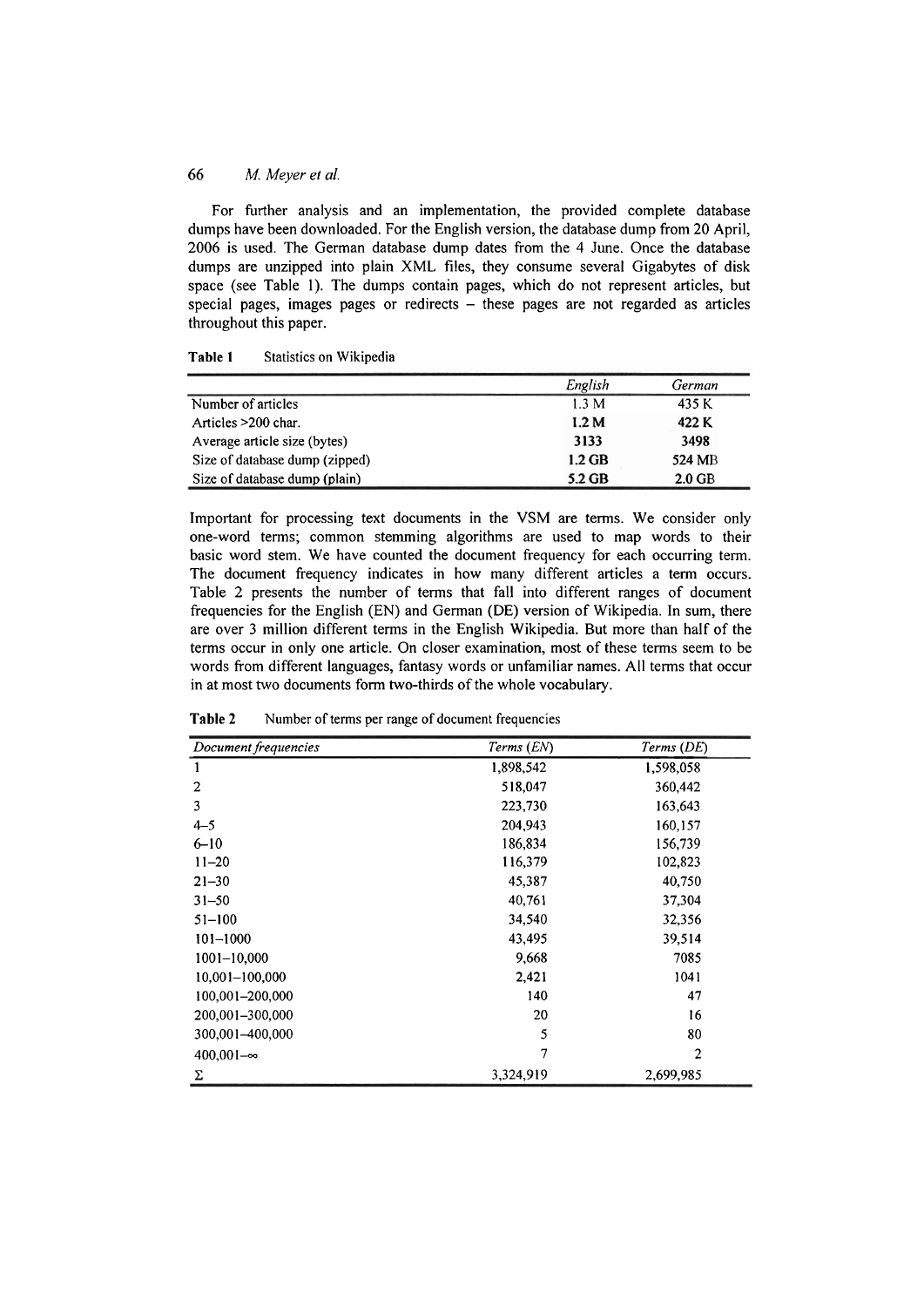*Using communig-generated contents as a substitute Corpus* 

# *5.2 Performance considerations*

The implementation is considered to run on small servers and on typical workstations. We, therefore, assume a computer with a 3 GHz desktop CPU, 2 GB main memory and Java as programming language as the target platform. Owing to the operating system, overhead and other influences, only 1-1.5 GB of **RAM** are effectively available for an application. Furthermore, interactive metadata generation methods imply that a user is sitting in front of the computer and waiting for a metadata proposal to accept or reject; this leads to a desire for fast execution. Real-time behaviour  $-$  delivering results within some seconds – should be aimed at as optimum. Based on these conditions, performance considerations are discussed in this section.

The three most important reasons for performance bottlenecks are:

- disk memory  $\bullet$
- size of in-memory representation  $\bullet$
- structure of in-memory representation.

High consumption of disk space also causes many disk operations, which are very slow. The size of **RAM** footprint mainly matters if the amount of required memory exceeds the RAM size  $-$  in this case expensive swapping is needed. And finally, the structure of the run-time representation of data has an impact on the complexity of the comparison algorithm.

Assume that a non-optimised VSM implementation is used. The original English Wikipedia database dump is *5* GB. A rule of thumb for the dimension of a document classification indices is to multiply the size by 2; this leads to an index size of 10 GB - definitely too large for the target main memory. A memory size optimisation is required.

Second, consider the calculation effort to compute a simple distance function, e.g., the inner product of two vectors, in the VSM. For the ease of estimation, the number of articles is rounded down to 1,000,000 articles and the number of dimensions down to 3,000,000. **A** total number of 1000 Leaming Resource fragments is assumed. As a result,  $3 \times 10^{15}$  floating-point multiplications have to be calculated. If one multiplication is executed per CPU cycle, the algorithm runs for about 277 h. This execution time would be inappropriate and has to be decreased.

Of Course, some information retrieval libraries provide generic performance optimisations. But the known characteristics of the particular application can be utilised for a tailored optimisation. This means especially to find an accurate trade-off between memory consumption, execution time and classification quality. Objectives for the implementation are

- shrink run-time representation to fit completely into main memory
- optimise in-memory structure and complexity of algorithms for fast execution
- reduce consurnption of disk space to minimise disk operations.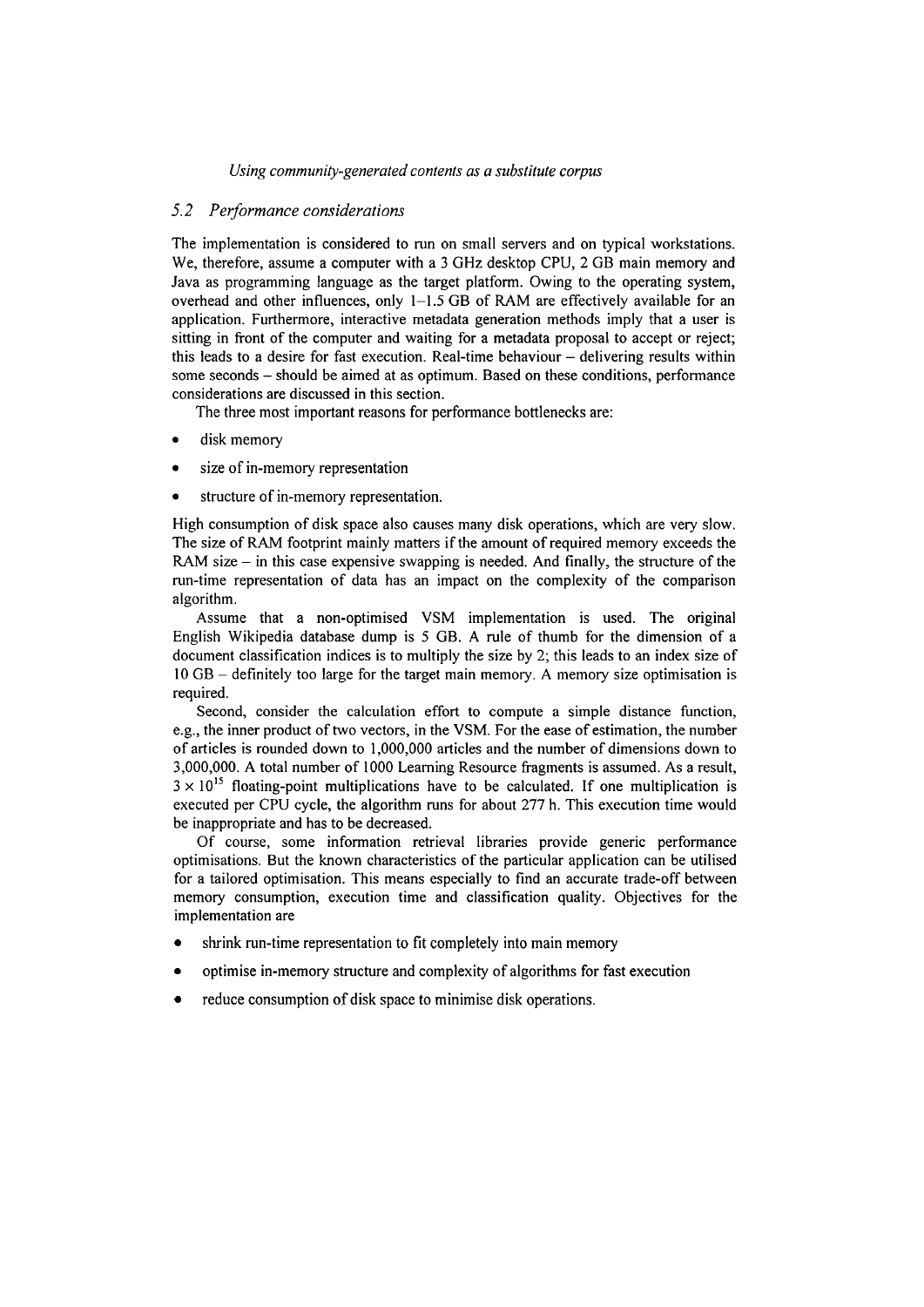#### Implementation  $5.3$

The implementation is based on a VSM. All words that are used in any Wikipedia article are used as dimensions after a stemming algorithrn and a stop list has been applied. Java 1.5 has been chosen as programming language.

In a preparation phase, all Wikipedia articles are transformed into document vectors. First, the whole Wikipedia database is scanned for all used words. The stemmed forms of these words are stored as a global word list that serves as a description of the vector space dimensions. In a second pass over the database dump, a document vector is created for each article. The vector is weighted by TF.IDF and normalised to a length of 1. The resulting article vectors are stored to disk. This preparation step has to be performed only once per version of the database dump.

At run-time, all article vectors are read into main memory again. Then, a Leaming Resource is divided into several fiagments. For each of these fiagments, the contained text is extracted and transformed into a document vector; this transformation is performed analogous to the previous transformation of articles. Then the similarity values are calculated. Each fiagment vector is compared with all article vectors. The cosine function (inner product) has been chosen as similarity function (see Figure 2). The highest matches for each fiagment are interpreted as classification result. Depending on the mode, either a fixed number of matches or all matches with a similarity value above a certain threshold are used.





Top priority is to reduce memory consurnption. First of all, a sparse vector representation is used, which means that only non-zero elements of vectors are stored. Considering that most articles contain only some 100 different words out of the vocabulary of **3** million words, the effect is significant. The dimension of the vector space may also be reduced to realise additional savings. This can be achieved by removing very frequent or rare words fiom the dimensions. A common method is to remove words with a very high document fiequency, because they are considered to have only little relevance. Furthermore, Section 5.1 has shown that a very large amount of words occur in only one or two articles. On the one hand, rare words generally are considered to have a very high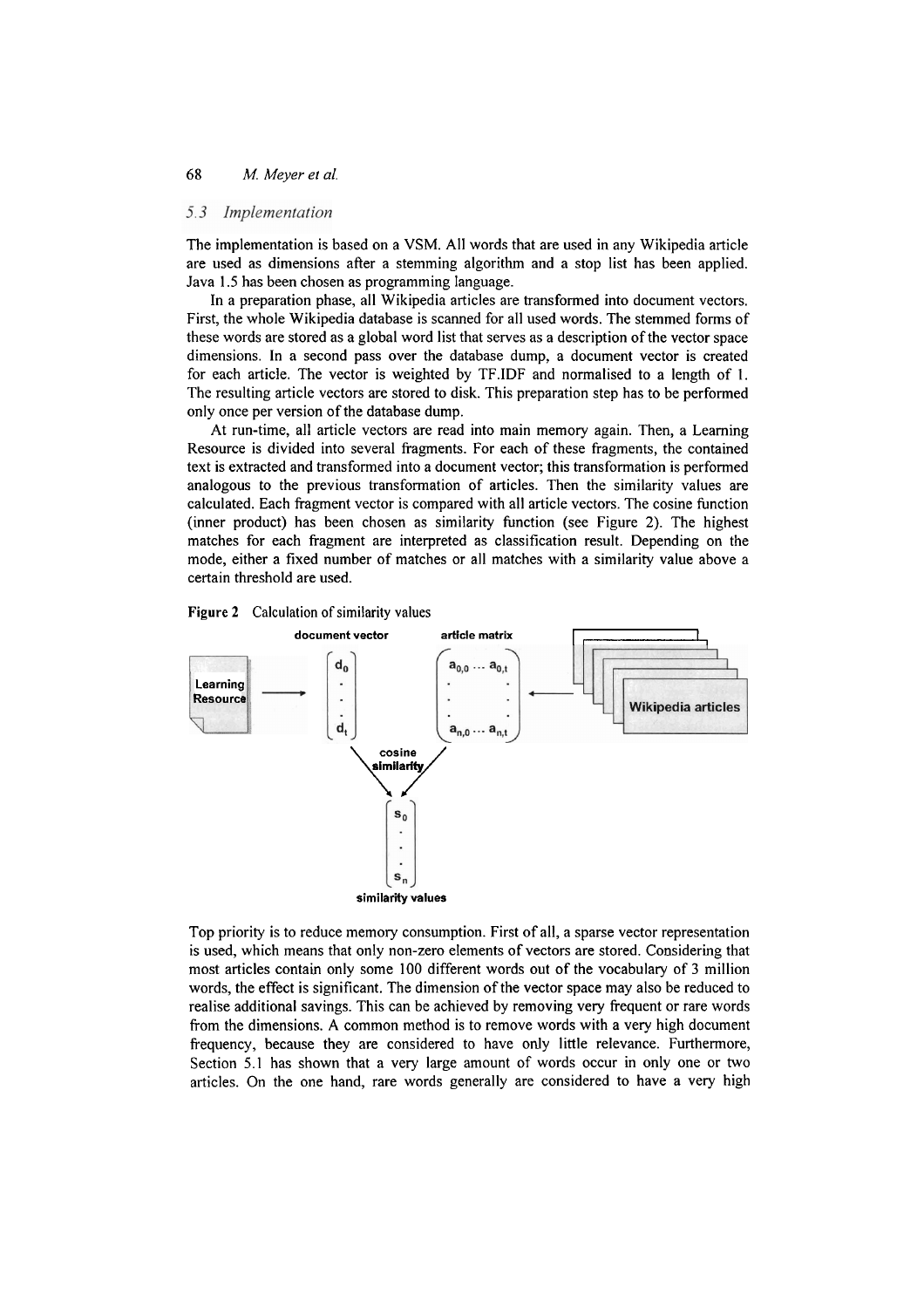significance. On the other hand, in the case of Wikipedia articles, most of these terms seem to be names, words from a foreign language or misspellings. Also, a term, which occurs in only one or two articles, might be a rather unknown word. Removing terms with a document frequency of only one and two could significantly decrease the number of dimensions.

The run-time representation of article vectors is realised using the Compressed Sparse Row (CSR) format, which contains only non-zero values plus two index vectors: a column index, which determines the position within a vector, and a row index, which indicates where each vector starts (Goharian et al., 2003). An additional hash table for fast random access to non-zero values has been introduced. Based on the CSR representation for article vectors and a hash table representation of Leaming Resource fragment vectors, an optimised algorithm for calculating the similarity with a lower complexity has been implemented.

#### **6 Test results and interpretation**

For the English and German Wikipedia, the database dumps have been transformed into a VSM for first tests. The used word lists have been varied to find out the effect of reduced vector space dimensions. For example, from the German Wikipedia all words that occur in less than three documents or more than 200,000 documents have been removed. The result was that the word list itself significantly shrinked, but the vector information decreased only slightly from 630 MB to 558 MB. Some sizes of VSM representations are given in Table 3. However, determining the impact on classification performance would require a large-scale experiment. For the English version, only a limited word list has been used because of limited main memory resources. The transformation process is very time consuming and took about two days for the German Wikipedia and four days for the English Wikipedia on a standard workstation.

| Language | Used terms $(doc. freq.)$ | Size of VSM data |
|----------|---------------------------|------------------|
| English  | $3 - 2M$                  | $1.12$ GB        |
| German   | All                       | 630 MB           |
| German   | $3 - 200$ K               | 558 MB           |

**Table 3** Size of Wikipedia articles after transformation into Vector Space Model

In contrast, the run-time performance of the classification algorithm is much faster. Performing a classification of an English sample Learning Resource took about 30 min. However, the bottleneck is the transfer of data from disk into main memory. Twenty eight minutes were consumed by loading the article vectors, but only 24 s were needed for determining the similarity between a given Leaming Resource vector and all articles. Creating a vector representation of a text document has taken less than 1 s. The total time of the method is quite high. But once the vector data is available in main memory, the classification works at an acceptable speed. If the article vector representations are persistently kept in main memory, the classification of a Learning Resource takes less than half a minute.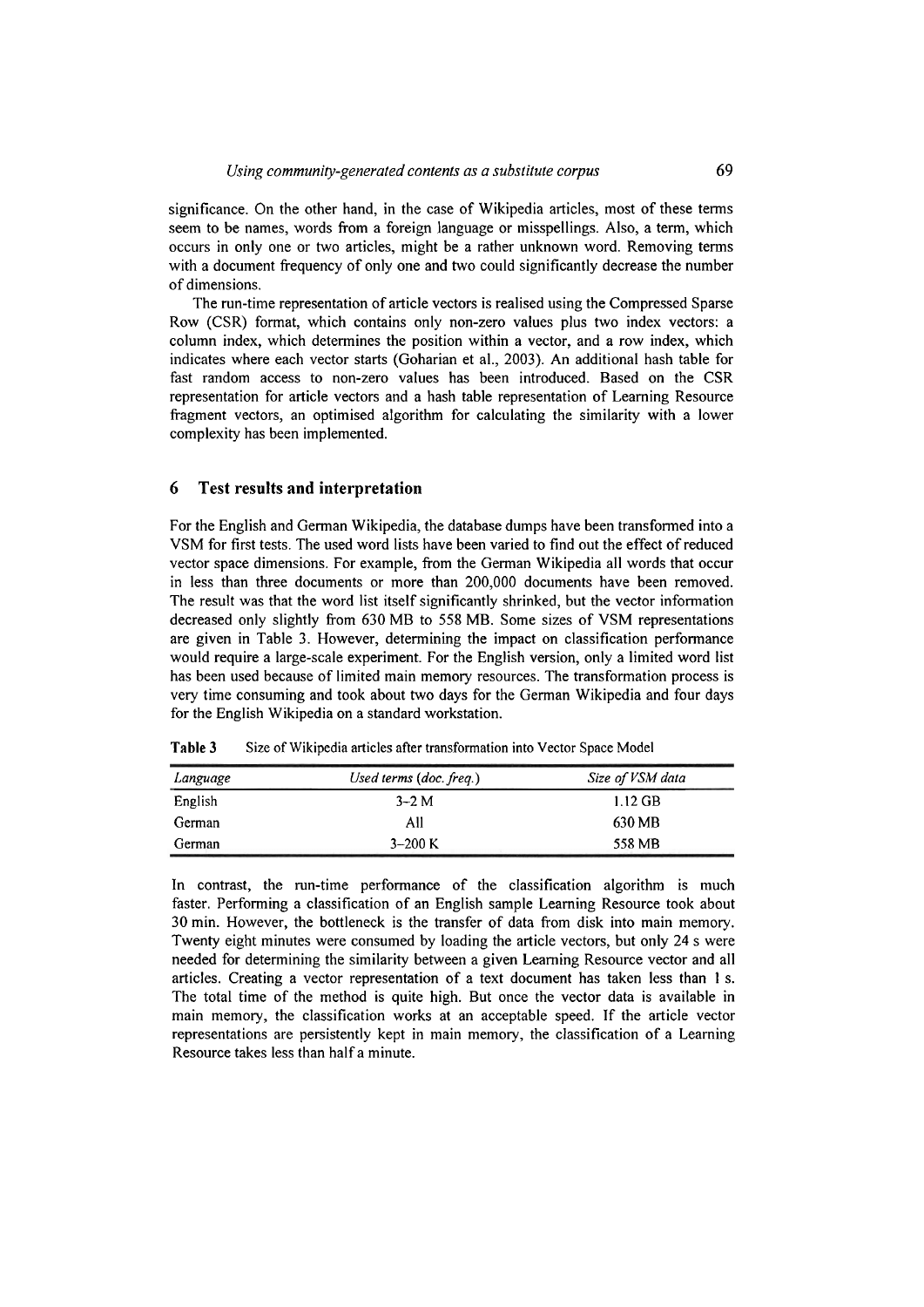For the sample Leaming Resource on 'Network Calculus', one vector for the whole course has been created. This vector has been used as input for the classification method. For testing Hypothesis 1, the similarity value for the article 'Network Calculus' was of interest. The measurement has produced a similarity of 39.66% for that article, whereas the average similarity value was only 1.17%. The most similar articles are listed in Table 4. This result supports Hypothesis 1. The category infomation of Wikipedia indicates the classes 'Network performance' and 'Computer network analysis', which can be followed upwards to the classes 'Network management' and 'Computer networking'.

**Table 4** Result of topic classification for 'Network Calculus' course including category pages

| Article                    | Similarity |
|----------------------------|------------|
| Category: algebraic curves | 0.445      |
| Network calculus           | 0.397      |
| Category: economics curves | 0.320      |
| Category: elliptic curves  | 0.285      |
| Singularity (mathematics)  | 0.279      |
| Singular points            | 0.278      |
| Curved bar                 | 0.272      |
| Category: spirals          | 0.271      |
| Category: packets          | 0.258      |

The classification results show some interesting characteristics. First of all, category pages  $-$  which had not been removed from the articles database before  $-$  are obviously overrated. This can be explained by the different linguistic structure of category pages: a category Page consists mostly of titles of several related articles; therefore, it contains many high-rated keywords, in contrast to those words in natural language, which have less significance. Nevertheless, the classified categories are not completely off-topic, because the network calculus course uses mathematical curves for modelling network traffic.

If category pages are removed fiom the result list (see Table 5), 'Network Calculus' is the article with the highest similarity to the given Leaming Resource. Furthermore, the next regular article in the list has a sirnilarity value of only **28%,** which is more than 10% lower than the correct match. If the top match is used, the Wikipedia-based classification method provides a good result for this sample course. Using a threshold of one-third (33%) shows the same result. For making a general statement on how to best select topics for metadata, another test with a larger set of Learning Resources has to be carried out.

**Table 5** Result of topic classification for 'Network Calculus' course without category pages

| Article                   | Similarity |
|---------------------------|------------|
| Network calculus          | 0.397      |
| Singularity (mathematics) | 0.279      |
| Singular points           | 0.278      |
| Curved bar                | 0.272      |
| Average similarity        | 0.017      |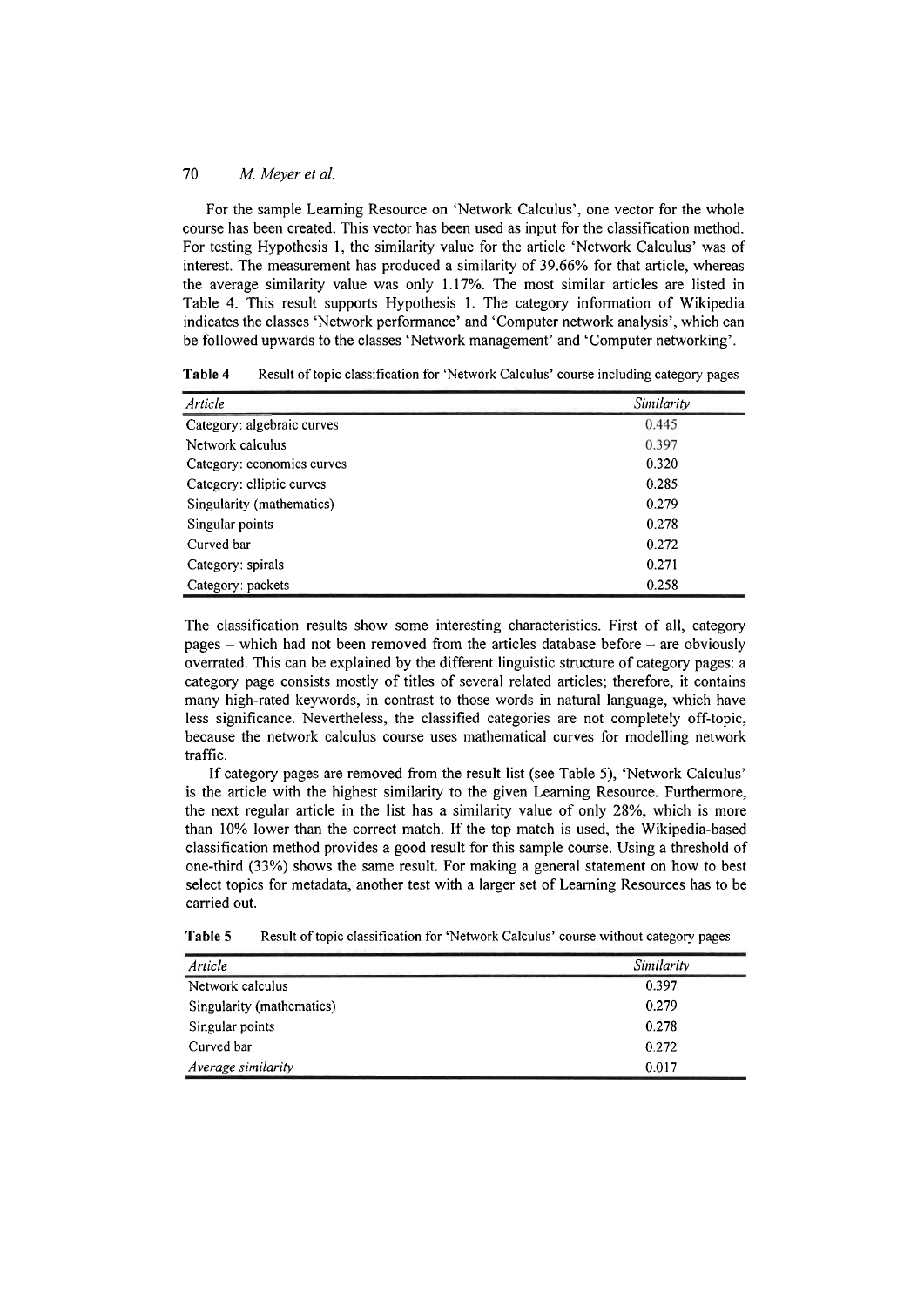*Using community-genernted contents* as *a substitute corpus* 

# **7 Conclusions and outlook**

This paper has introduced a new approach for metadata generation based on using the Wikipedia encyclopaedia as a substitute corpus. This approach uses standard Information Retrieval technology, but with a different data source. The test results that have been presented are very promising. Three hypotheses have been postulated as a foundation of the Wikipedia-based approach. The first two hypotheses have been supported by test results: The comparison of a Leaming Resource with Wikipedia articles can be used for determining the topic of the Leaming Resource. This information can be used either for classification or for generating keywords for a metadata record. For finally proving the hypotheses, further expanded tests will be required, including a consideration of statistical significance.

However, the approach might produce good results only for a particular granularity of Leaming Resources. This has to be evaluated in further experiments. For a large Leaming Resource, which covers a variety of topics, the approach might possibly produce less accurate results. Therefore, the third hypothesis becomes relevant. Subtopics for several fragments of a Learning Resource can be determined; then an overall topic is built out of fragment subtopics. The links between Wikipedia articles might be used to find the overall topic. Also, subtopics of fiagments may be used as keywords for the Leaming Resource metadata.

Some additional ideas have to be tested if they can improve the classification method. For example, different similarity functions, such as binary comparison or a word recall rate, have to be evaluated. Furthermore, if a topic domain of Learning Resources to classify is already known in advance, corpus for comparison could be limited to articles of that particular domain. **A** domain-limited corpus for classification of Leaming Resources on medical science could for instance be much smaller than the general-purpose corpus.

The achieved results encourage one to watch out for other substitute corpora as well. In the course of the web 2.0 hype, a large number of community projects have been initiated for jointly creating immense amounts of freely accessible knowledge. Some of these projects have already reached a critical mass of contributors or will do so in the future. It seems promising to analyse these data sources for their qualification as input for alternative substitute corpora for classification tasks.

### **Acknowledgements**

This work is supported by the German Federal Ministry of Economics and Technology in the context of the project Content Sharing.

# **References**

- Bergstraesser, S. (2005) *Automatisierung der Erstellung von Metadaten,* Diplorna thesis, Darmstadt University of Technology, Darmstadt.
- Commonwealth Scientific and lndustrial Research Organisation (2006) *TREC-2004 Web Research Collections,* Online, last visited 28th August, http://es.csiro.auTTRECWeb/.